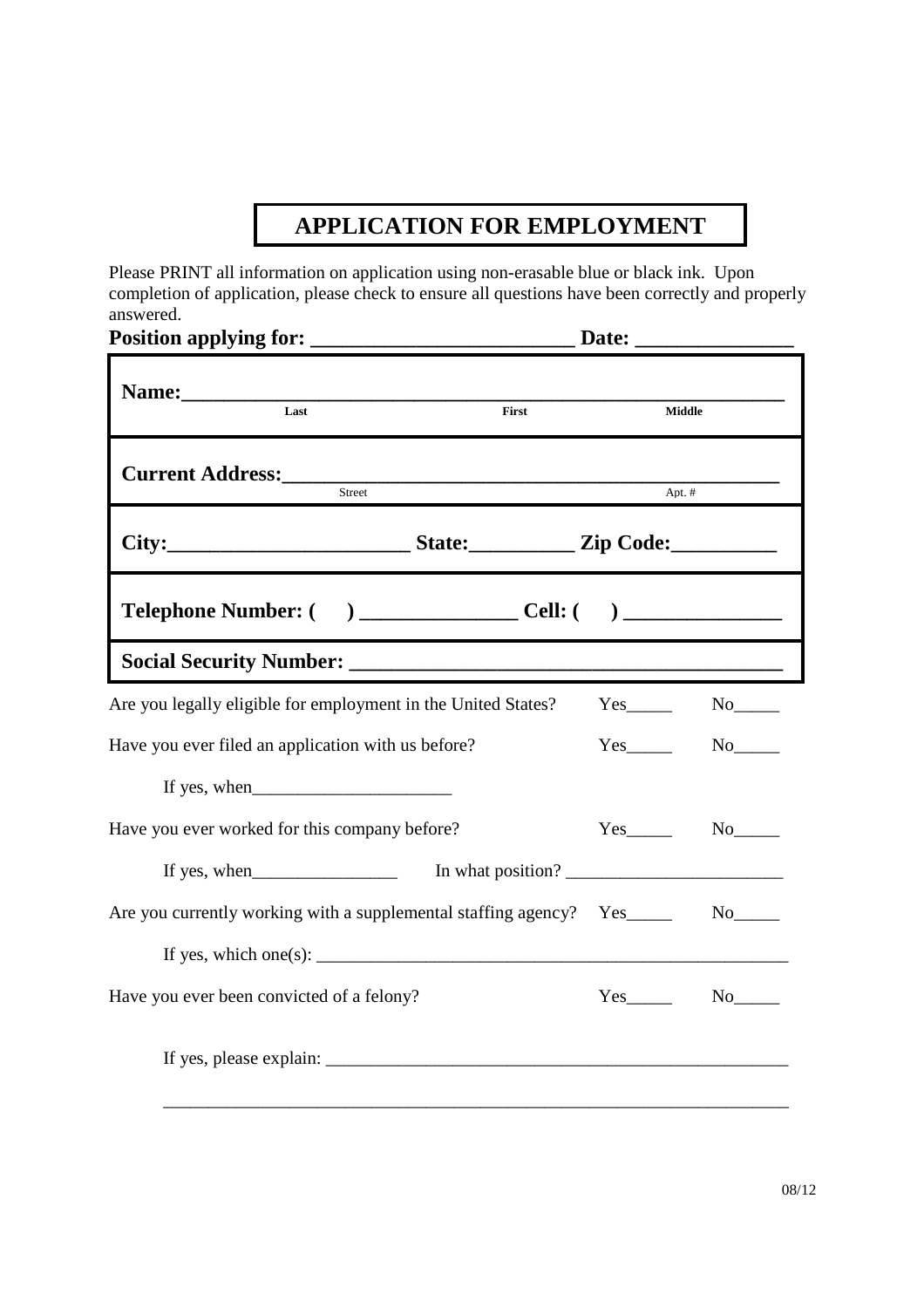| <b>EDUCATION BACKGROUND</b> |                                |                 |                    |                    |
|-----------------------------|--------------------------------|-----------------|--------------------|--------------------|
|                             | <b>School Name and Address</b> | Course of Study | Years<br>Completed | Diploma/<br>Degree |
| <b>High School</b>          |                                |                 |                    |                    |
| College                     |                                |                 |                    |                    |
| College                     |                                |                 |                    |                    |
| Graduate/<br>Professional   |                                |                 |                    |                    |

Please list any additional training and/or experience: \_\_\_\_\_\_\_\_\_\_\_\_\_\_\_\_\_\_\_\_\_\_\_\_\_

Please list any job-related military training: \_\_\_\_\_\_\_\_\_\_\_\_\_\_\_\_\_\_\_\_\_\_\_\_\_\_\_\_\_\_\_\_\_\_

Please list memberships in professional, civic, or business organizations: \_\_\_\_\_\_\_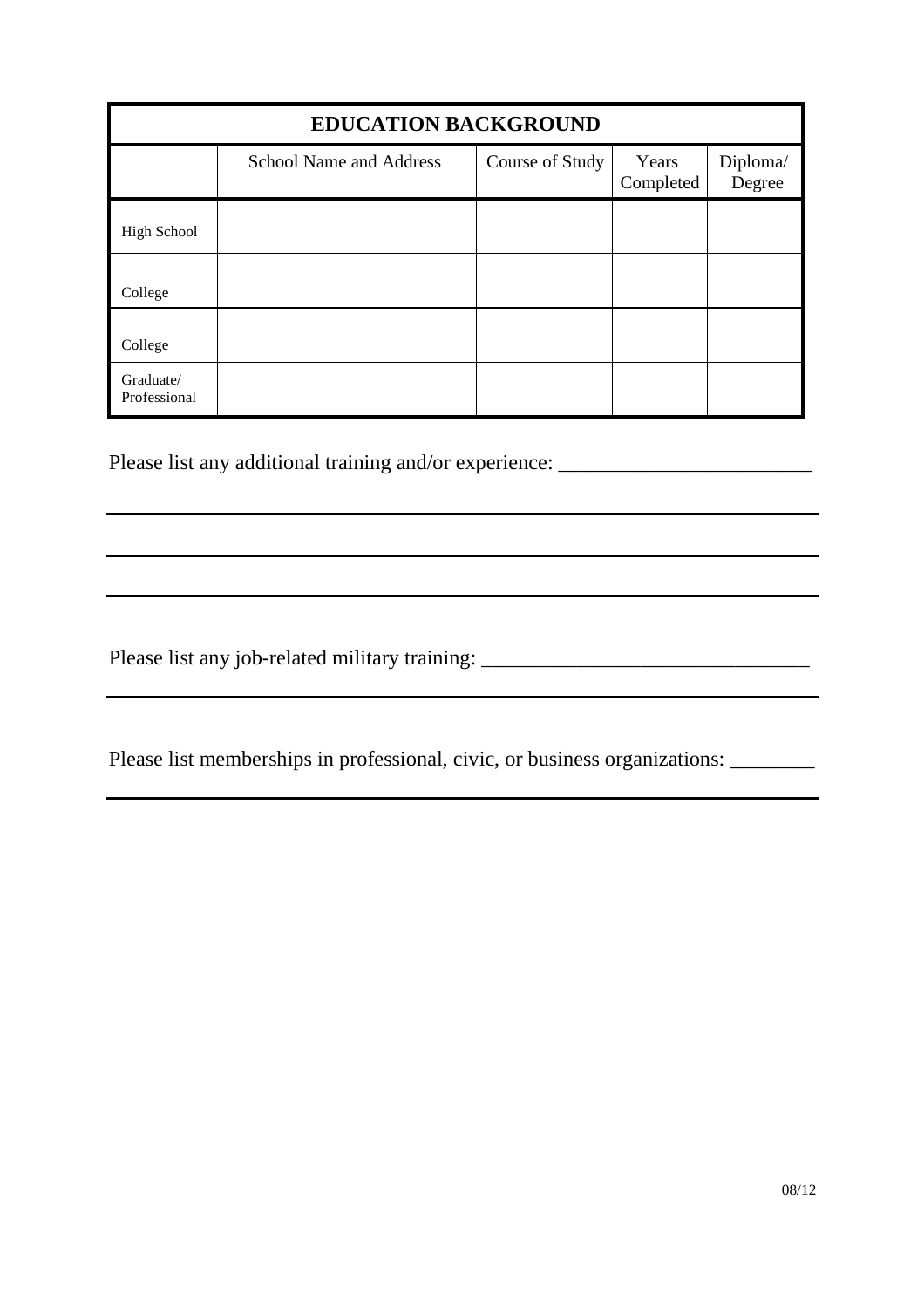## **EMPLOYMENT EXPERIENCE & HISTORY**

Please list most recent or present job first. Also include any military service and volunteer activities. An explanation must be provided for any breaks in employment**. Please use additional sheet if necessary.** 

|                 | Supervisor Supervisor Supervisor Supervisor Supervisor Supervisor Supervisor Supervisor Supervisor Supervisor Supervisor Supervisor Supervisor Supervisor Supervisor Supervisor Supervisor Supervisor Supervisor Supervisor Su |                                                                                                                                                                                                                                |
|-----------------|--------------------------------------------------------------------------------------------------------------------------------------------------------------------------------------------------------------------------------|--------------------------------------------------------------------------------------------------------------------------------------------------------------------------------------------------------------------------------|
|                 | Phone                                                                                                                                                                                                                          |                                                                                                                                                                                                                                |
| $City$ State    |                                                                                                                                                                                                                                |                                                                                                                                                                                                                                |
|                 |                                                                                                                                                                                                                                |                                                                                                                                                                                                                                |
|                 |                                                                                                                                                                                                                                | May we contact this employer? YES ___ NO ___                                                                                                                                                                                   |
|                 |                                                                                                                                                                                                                                | Supervisor Supervisor Supervisor Supervisor Supervisor Supervisor Supervisor Supervisor Supervisor Supervisor Supervisor Supervisor Supervisor Supervisor Supervisor Supervisor Supervisor Supervisor Supervisor Supervisor Su |
|                 |                                                                                                                                                                                                                                |                                                                                                                                                                                                                                |
|                 |                                                                                                                                                                                                                                | Start Date_____________ End Date ____________                                                                                                                                                                                  |
|                 |                                                                                                                                                                                                                                |                                                                                                                                                                                                                                |
|                 |                                                                                                                                                                                                                                | May we contact this employer? YES ___ NO ___                                                                                                                                                                                   |
|                 | Supervisor                                                                                                                                                                                                                     |                                                                                                                                                                                                                                |
|                 | Phone                                                                                                                                                                                                                          |                                                                                                                                                                                                                                |
|                 |                                                                                                                                                                                                                                | Start Date_____________ End Date _____________                                                                                                                                                                                 |
|                 |                                                                                                                                                                                                                                |                                                                                                                                                                                                                                |
|                 |                                                                                                                                                                                                                                | May we contact this employer? YES ___ NO ___                                                                                                                                                                                   |
|                 | $\text{Supervisor}$                                                                                                                                                                                                            |                                                                                                                                                                                                                                |
|                 | Phone                                                                                                                                                                                                                          |                                                                                                                                                                                                                                |
|                 |                                                                                                                                                                                                                                |                                                                                                                                                                                                                                |
| Position/Duties |                                                                                                                                                                                                                                |                                                                                                                                                                                                                                |
|                 |                                                                                                                                                                                                                                | May we contact this employer? YES ___ NO ___                                                                                                                                                                                   |
|                 | $\text{Supervisor}\_$                                                                                                                                                                                                          |                                                                                                                                                                                                                                |
| Address_        | Phone                                                                                                                                                                                                                          |                                                                                                                                                                                                                                |
| City            |                                                                                                                                                                                                                                |                                                                                                                                                                                                                                |
| Position/Duties |                                                                                                                                                                                                                                | Reason for Leaving                                                                                                                                                                                                             |
|                 |                                                                                                                                                                                                                                | May we contact this employer? YES ____ NO ____                                                                                                                                                                                 |